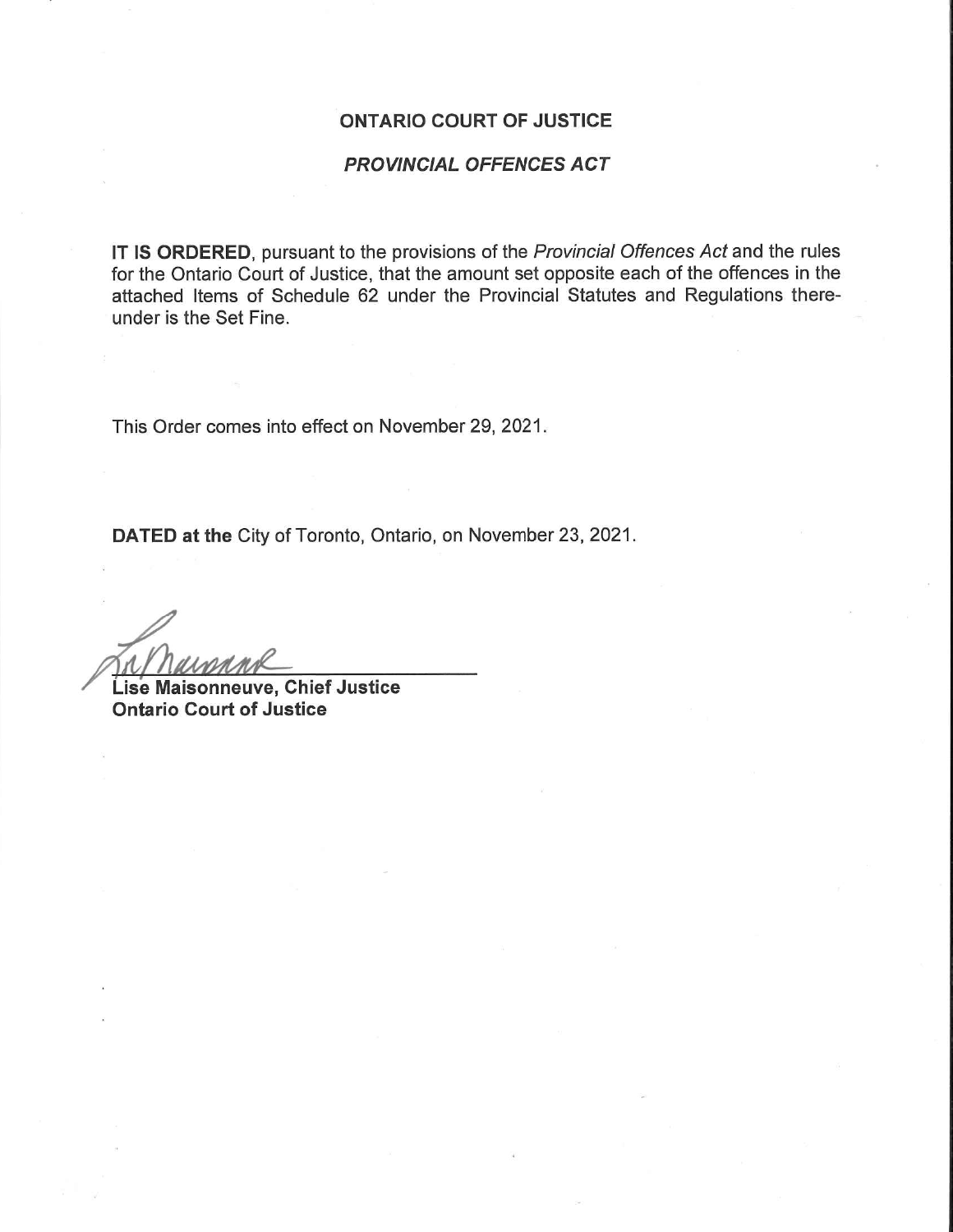## Ontario Court of JusticeLast Updated: November 29, 2021

### SCHEDULE 62

# Ontario Regulation 746/21 under the Liquor Licence and Control Act, 2019

| Item | <b>Offence</b>                                                                                       | <b>Section</b>    | <b>Set Fine</b> |
|------|------------------------------------------------------------------------------------------------------|-------------------|-----------------|
| 1.   | Employing minor                                                                                      | subsection 11 (1) | N.S.F.          |
| 2.   | Failing to ensure that liquor is sold only<br>during permitted hours                                 | subsection 31 (1) | N.S.F.          |
| 3.   | Failing to ensure that liquor is served only<br>during permitted hours                               | subsection 31 (1) | N.S.F.          |
| 4.   | Selling liquor not purchased from<br>prescribed store or transferred from other<br>premises          | subsection 35 (1) | N.S.F.          |
| 5.   | Keeping for sale liquor not purchased from<br>prescribed store or transferred from other<br>premises | subsection 35 (1) | N.S.F.          |
| 6.   | Serving liquor not purchased from<br>prescribed store or transferred from other<br>premises          | subsection 35 (1) | N.S.F.          |
| 7.   | Possessing unauthorized liquor at licensed<br>premises                                               | subsection 35 (4) | N.S.F.          |
| 8.   | Possessing unauthorized liquor at place<br>used by licensee                                          | subsection 35 (4) | N.S.F.          |
| 9.   | Permitting possession of unauthorized<br>liquor at licensed premises                                 | subsection 35 (4) | N.S.F.          |
| 10.  | Permitting possession of unauthorized<br>liquor at place used by licensee                            | subsection 35 (4) | N.S.F.          |
| 11.  | Failing to ensure evidence of service and<br>consumption is removed                                  | section 37        | N.S.F.          |
| 12.  | Permitting liquor to be removed from<br>licensed premises                                            | section 39        | N.S.F.          |
| 13.  | Permitting intoxication on licensed<br>premises                                                      | subsection 43 (1) | N.S.F.          |
| 14.  | Permitting intoxication in area adjacent to<br>licensed premises                                     | subsection 43 (1) | N.S.F.          |
| 15.  | Permitting unlawful gambling on licensed                                                             | subsection 43 (1) | N.S.F.          |

 $\vec{e}$ 

 $\hat{y}$